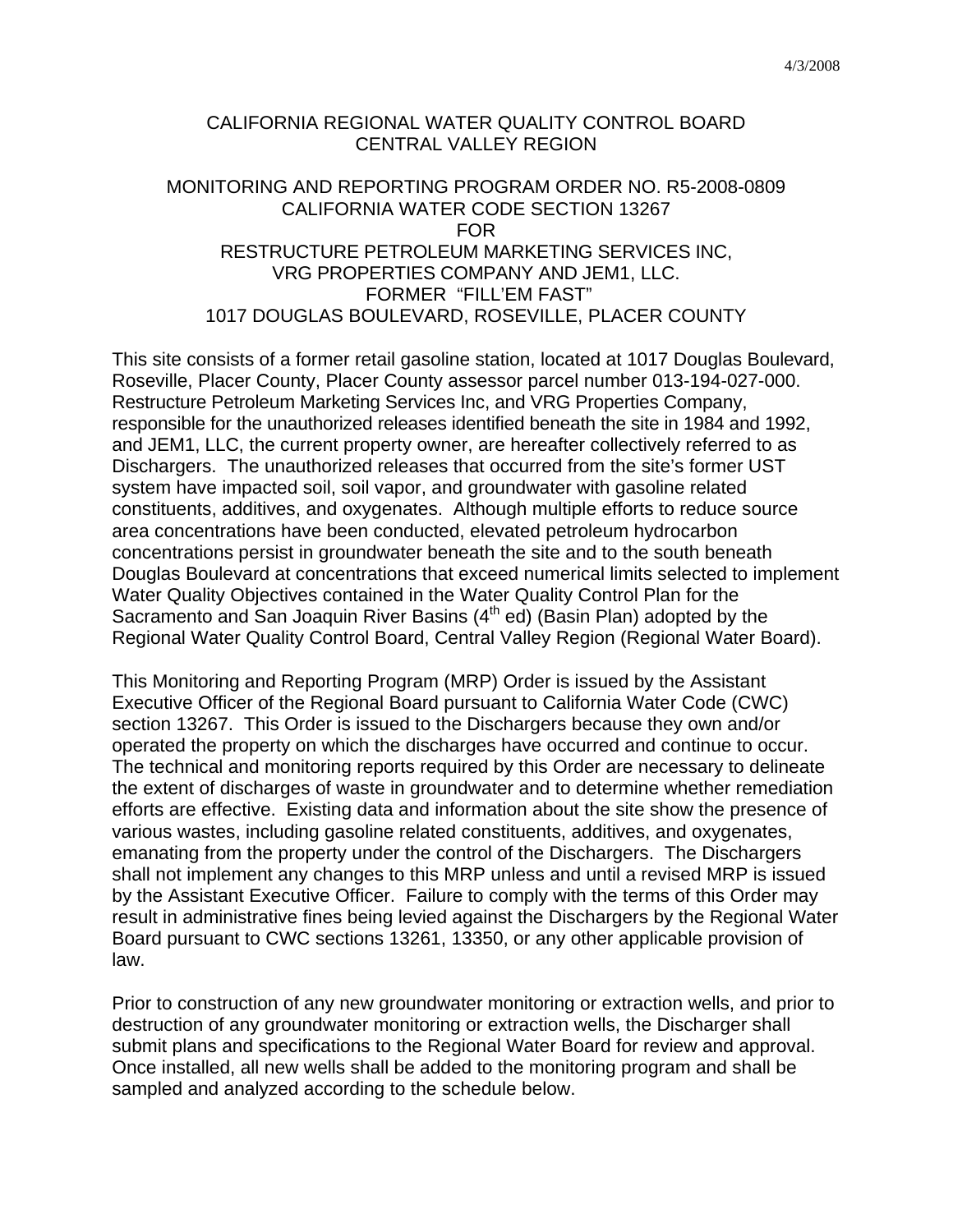## **GROUNDWATER MONITORING**

As shown on Figure 1, there are currently six groundwater monitoring wells, five groundwater extraction wells, five dual purpose vapor extraction/air sparging wells, and eight air sparge wells. The groundwater monitoring program for the six groundwater monitoring wells, five groundwater extraction wells, and any monitoring/extraction wells installed or acquired subsequent to the issuance of this MRP, shall follow the schedule below.

Monitoring wells with "free phase" petroleum product (i.e., liquid phase hydrocarbons) or a visible sheen shall be monitored for product thickness, depth to water, and the volume of extracted free phase product documented in the corresponding quarterly monitoring report. Sample collection and analysis shall follow standard EPA protocol.

| <b>SAMPLING FREQUENCY<sup>1</sup></b> |                                                                              |                             |  |
|---------------------------------------|------------------------------------------------------------------------------|-----------------------------|--|
| <b>Frequency</b>                      | Quarterly                                                                    | Semi-annually <sup>2</sup>  |  |
| <b>Wells</b>                          | MW-3, MW-4, MW-8, EX-1,<br>EX-2, EX-3, EX-4, EX-5,<br>All new/acquired wells | MW-2, MW-5, MW-6,<br>$MW-7$ |  |

 $1$  All wells shall be monitored quarterly for water levels and the presence and thickness of free product.

 $2$  Wells shall be sampled semi-annually during the first and third quarters.

| <b>Constituent Analysis</b>                                                                               |                                                                                             |                                                              |  |
|-----------------------------------------------------------------------------------------------------------|---------------------------------------------------------------------------------------------|--------------------------------------------------------------|--|
| Constituents <sup>3</sup>                                                                                 | <b>EPA Analytical Method</b>                                                                | <b>Maximum Practical Quantitation</b><br>Limit $(\mu g/l)^4$ |  |
| Depth to Groundwater                                                                                      |                                                                                             |                                                              |  |
| <b>Total Petroleum Hydrocarbons</b><br>Benzene<br>Toluene<br>Ethylbenzene<br>Xylene<br><b>MTBE</b><br>TBA | 8015M<br>8020 or 8260B<br>8020 or 8260B<br>8020 or 8260B<br>8020 or 8260B<br>8260B<br>8260B | 50<br>0.5<br>0.5<br>0.5<br>0.5<br>0.5<br>5                   |  |

 $3$  In the normal course of analysis for constituents of concern all peaks identified by EPA Method 8260B must be reported.

4 For non-detectable results. All concentrations between the Method Detection Limit and the Practical Quantitation Limit shall be reported as trace.

## **REPORTING**

When reporting the data, the Discharger shall arrange the information in tabular form so that the date, the constituents, and the concentrations are readily discernible. The data shall be summarized in such a manner as to illustrate clearly compliance with this Order. In addition, the Discharger shall notify the Regional Water Board within 48 hours of any unscheduled shutdown of any remediation system.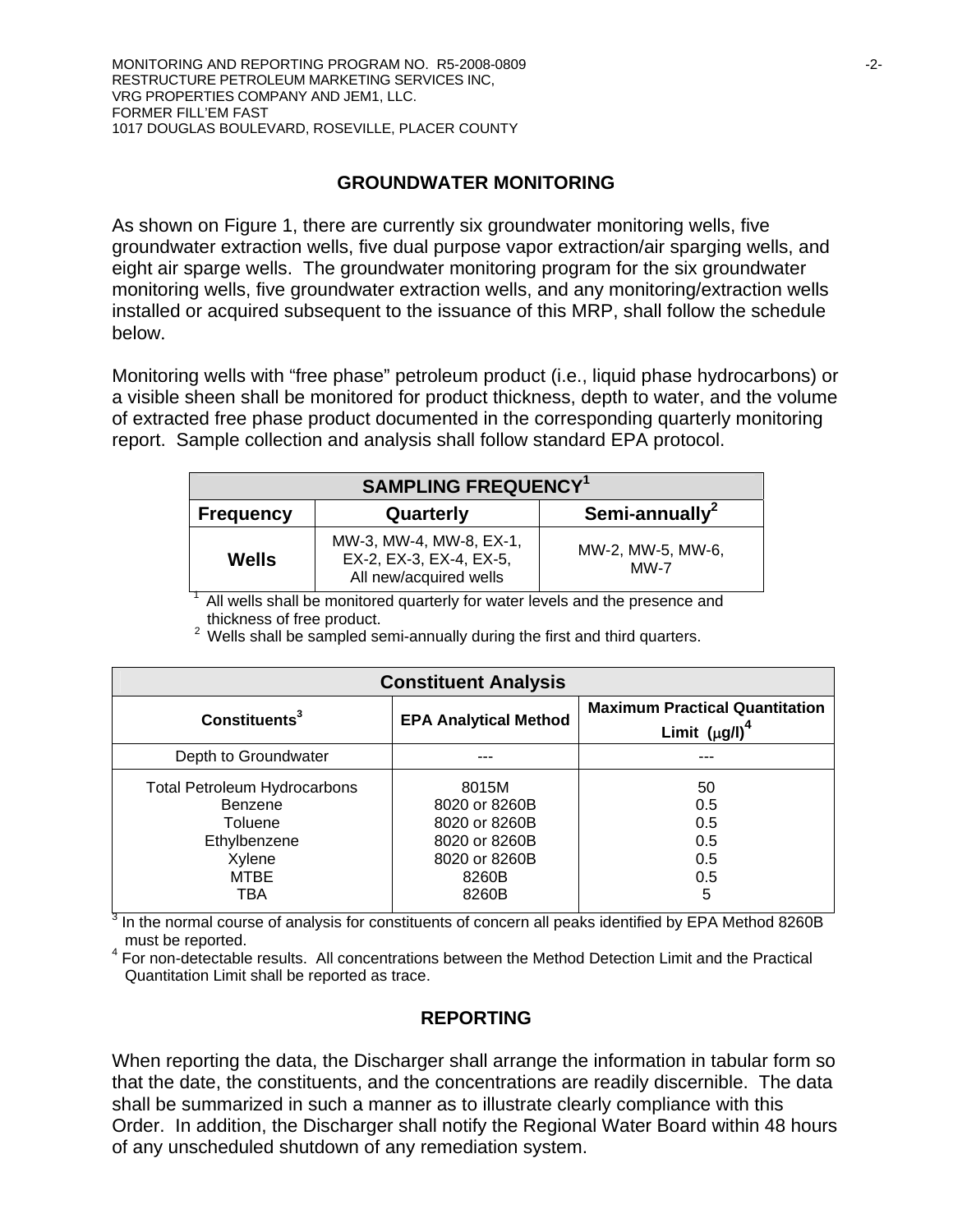MONITORING AND REPORTING PROGRAM NO. R5-2008-0809  $-3$ -3-RESTRUCTURE PETROLEUM MARKETING SERVICES INC, VRG PROPERTIES COMPANY AND JEM1, LLC. FORMER FILL'EM FAST 1017 DOUGLAS BOULEVARD, ROSEVILLE, PLACER COUNTY

As required by the California Business and Professions Code sections 6735, 7835, and 7835.1, all reports shall be prepared by a registered professional or their subordinate and signed and where required stamped by the registered professional.

The Discharger shall submit Quarterly reports to the Regional Water Board by the  $15<sup>th</sup>$  day of the month following the end of the calendar quarter in which samples are collected; by **15 April, 15 July, 15 October, and 15 January** of each year until such time as the Executive Officer determines that the reports are no longer necessary. For each Quarterly report submitted, the Discharger must also upload into GeoTracker all corresponding analytical and site data required by California Code of Regulations, title 23, Division 3, Chapter 30. Electronic copies are due to GeoTracker concurrent with the corresponding hard copy deliver to this office.

Each quarterly report shall include, at a minimum, the following information:

- (a) a description and discussion of the groundwater sampling event and results, including trends in the concentrations of waste constituents and groundwater elevations in the wells, how and when samples were collected, and whether the waste plume(s) is delineated;
- (b) field logs that contain, at a minimum, water quality parameters measured before, during, and after purging, method of purging, depth of water, volume of water purged, etc.;
- (c) groundwater contour maps for all groundwater zones, as applicable;
- (d) isocontour waste constituent concentration maps for all groundwater zones, as applicable;
- (e) a table showing well construction details such as well number, groundwater zone being monitored, coordinates (longitude and latitude), ground surface elevation, reference elevation, elevation of screen, elevation of bentonite, elevation of filter pack, and elevation of well bottom;
- (f) a table showing historical lateral and vertical (if applicable) flow directions and gradients;
- (g) cumulative data tables containing water quality analytical results and depth to groundwater;
- (h) a copy of the laboratory analytical data report;
- (i) if applicable, the status of any ongoing remediation, including cumulative information on the mass of waste removed from the subsurface, system operating time, the